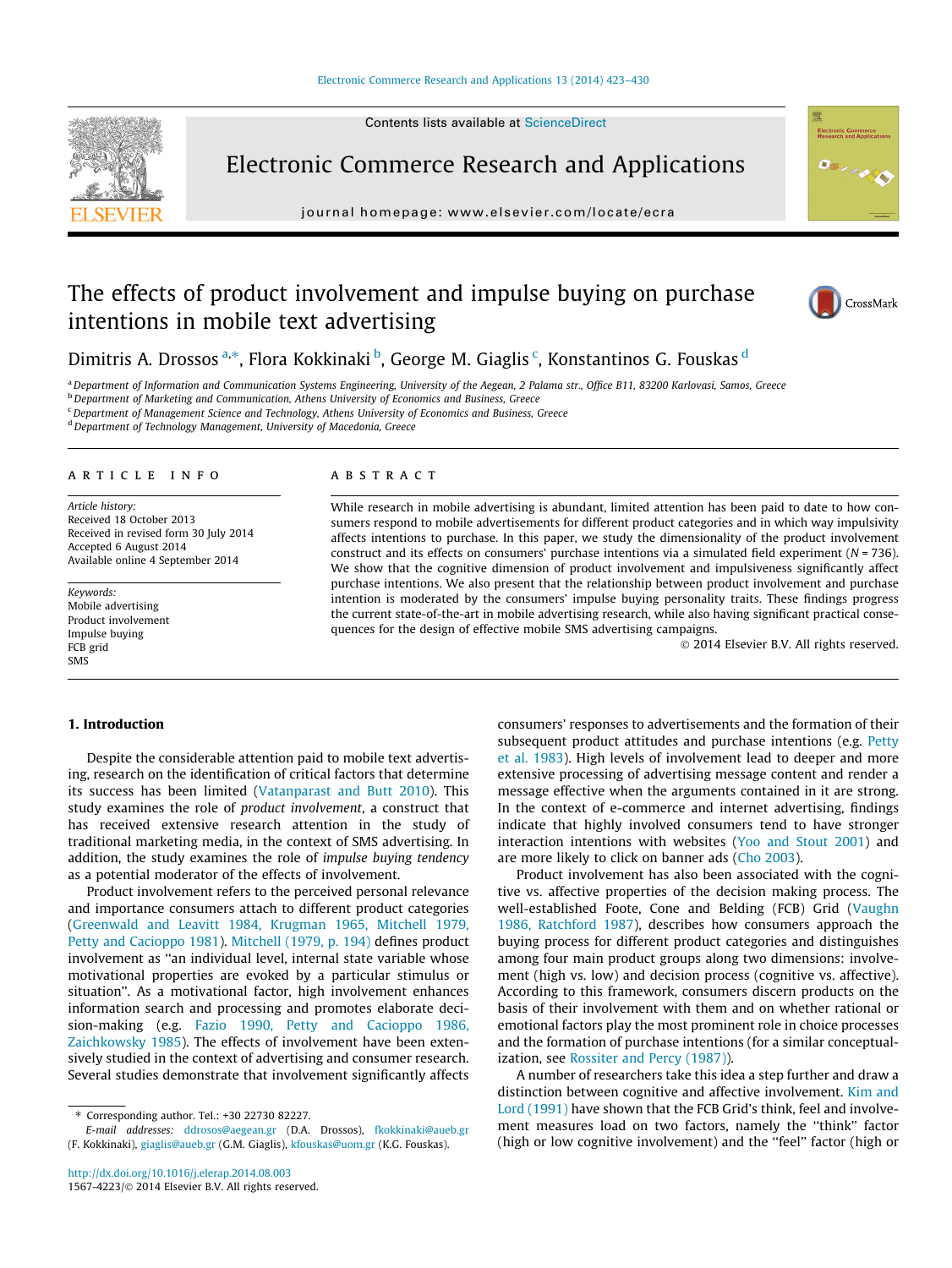low affective involvement). [Park and Young \(1986\)](#page-7-0) distinguish between cognitive involvement (induced by utilitarian or cognitive motives) and affective involvement (derived from value-expressive or affective motives). Similarly, [Zaichkowsky \(1994\)](#page-7-0) defines cognitive involvement as personal relevance based on the functional, utilitarian performance of the products and affective involvement as personal relevance based on feelings, emotions and moods evoked. Thus, cognitive involvement encompasses reasoning and factual information, whereas, affective involvement is associated with emotion and mood. This conceptualization is adopted in the present research.

[Buck et al. \(2004, p. 647\)](#page-7-0) have put forward the ARI solid, a model depicting the relationship between affect, reason and involvement. This model aims to conceptualize and measure how attitude objects (e.g. products and brands) and messages (advertisements) are cognitively and affectively processed and provide a three-dimensional representation of the depth of consumers' thoughts and feelings. Following [Zaichkowsky's \(1985\)](#page-7-0) distinction between product, purchase and advertising involvement, this model also refers to either a temporary state affected by the situation (e.g. purchase involvement), an enduring tendency of a person to respond carried across situations (e.g. enduring product involvement) or the tendency of an object or message to generate rational and emotional responses (e.g. advertising message involvement). These authors further argue that ''emotional involvement is based upon holistic syncretic cognition, while rational involvement is based upon linear and sequential analytic cognition'' (p. 647).

A number of studies have examined the effects of cognitive and affective product involvement in consumer behavior and advertising. For instance, [Putrevu and Lord \(1994\)](#page-7-0) compare the effectiveness of comparative and noncomparative advertising for products characterized by different levels of cognitive and affective involvement. They have found that comparative advertisements induce more positive brand attitudes for products which elicit cognitive and affective motivations simultaneously. In the context of online shopping, [Smith et al. \(2013\)](#page-7-0) demonstrate a direct relationship between cognitive involvement and perceived ease of use and usefulness of online shopping.

Although the cognitive – affective involvement dichotomy is established in traditional advertising, it has never been tested and validated in the context of mobile advertising and, especially, in the case of mobile text (SMS) advertisements, where the inherent limitations and unique characteristics of the advertising channel may render traditional advertising knowledge less relevant or valid. The majority of mobile advertising (m-advertising) studies focus on users' perceptions toward permission-based marketing, content, wireless service provider (WSP) control, trust, ad usefulness and delivery of the message ([Carroll et al. 2007, Merisavo](#page-7-0) [et al. 2007, Muk 2007](#page-7-0)).

In terms of product related effects on consumers' mindsets, [Kannan et al. \(2001\)](#page-7-0) proposed that mobile advertising is likely to significantly increase the frequency of impulse purchases, especially in low-value or low-involvement product categories, due to the instant gratification and immediate need fulfillment enabled by the medium. [Varnali et al. \(2012\)](#page-7-0) recently demonstrated that message relevance improves mobile response rates and facilitates the viral impact. However, subsequent research has failed to provide empirical evidence on how product involvement and impulse buying tendency interact to affect purchase intentions in response to mobile advertising.

In this study, we seek to examine the effects of cognitive and affective product involvement on purchase intentions. Our focus here is especially on SMS advertising, excluding other forms and types of mobile advertising, like mobile media services (MMS) or mobile QR codes. Based on [Richards and Curran \(2002, p. 74\),](#page-7-0) we

define mobile text advertising as ''a paid form of location-sensitive personal Short Message Service (SMS) communication from an identifiable source, designed to persuade the receiver to take some action, either in real time or in the future." In the next section, we review the literature and arrive at a number of hypotheses. We then present the method for testing our theoretical propositions, before proceeding to the presentation of the results of a large-scale randomized field experiment. The contribution of our work to madvertising theory and practice are presented next, before concluding with a discussion of future research opportunities.

# 2. Literature review and research hypotheses

Mobile text advertising has a number of distinctive properties that differentiate its reach and richness from other advertising media. Although it is generally agreed that mobile advertising provides consumers with personalized information based on their location, interests and time of day [\(Scharl et al. 2005](#page-7-0)), at the same time there is an inherent limitation of short text messages to convey sufficient amounts of information for advertised products; it might be argued that this limitation might have an adverse impact on purchase intentions, especially for high cognitive involvement products. In a recent study, [Bart et al. \(2012\)](#page-7-0) found that mobile display advertising campaigns are effective for higher (vs. lower) involvement products, and for products that are seen as more utilitarian (vs. more hedonic). However, their study focused on display advertising which is highly different from text advertising in terms of content, interaction and visual attention. In contrast to display advertising, text advertising has limited capacity to deliver impact-ful meanings. In support of this argument, [Xu et al. \(2009\)](#page-7-0) showed that multimedia location-based advertising (LBA) messages lead to more favorable attitudes, increase the intention to use the LBA application, and have more impact on purchase intention than text-based messages. A large body of empirical evidence indicates that message content is crucial in the context of persuasion under high and low involvement conditions.

The elaboration likelihood model [\(Petty and Cacioppo 1981,](#page-7-0) [1986\)](#page-7-0) and the conceptually similar heuristic-systematic model ([Chaiken 1980\)](#page-7-0) provide the prominent theoretical framework in the study of persuasion and attitude change. In these dual-process models, involvement is assigned a critical role as a factor determining message recipients' processing motivation. The models predict that when the recipients of a persuasive message are motivated (and able) to process its content, they engage in analytical processing and scrutinize its content (central route to persuasion, systematic processing). Under such conditions, post-message attitudes (and subsequent behavioral intentions) depend on the quality of message arguments: messages containing strong arguments induce more attitude change and are more effective compared to messages containing weak arguments. In contrast, when processing motivation (and/or ability) is low, persuasion occurs only through the peripheral route (or through heuristic processing). In such conditions, peripheral message cues (such as the expertise or the status of message source) or heuristics (such as message length) determine attitude change. In an early test of the elaboration likelihood model, [Petty et al. \(1983\)](#page-7-0) assessed participants' product attitudes after they had them look at a magazine advertisement under conditions of either high or low product involvement. The advertisement contained either strong or weak arguments for the product (argument strength) and featured either prominent sports celebrities or average citizens as endorsers (source status, peripheral cue). The manipulation of argument quality had a greater impact on attitudes under high than low involvement, but the manipulation of product endorser had a greater impact under low than high involvement. Several studies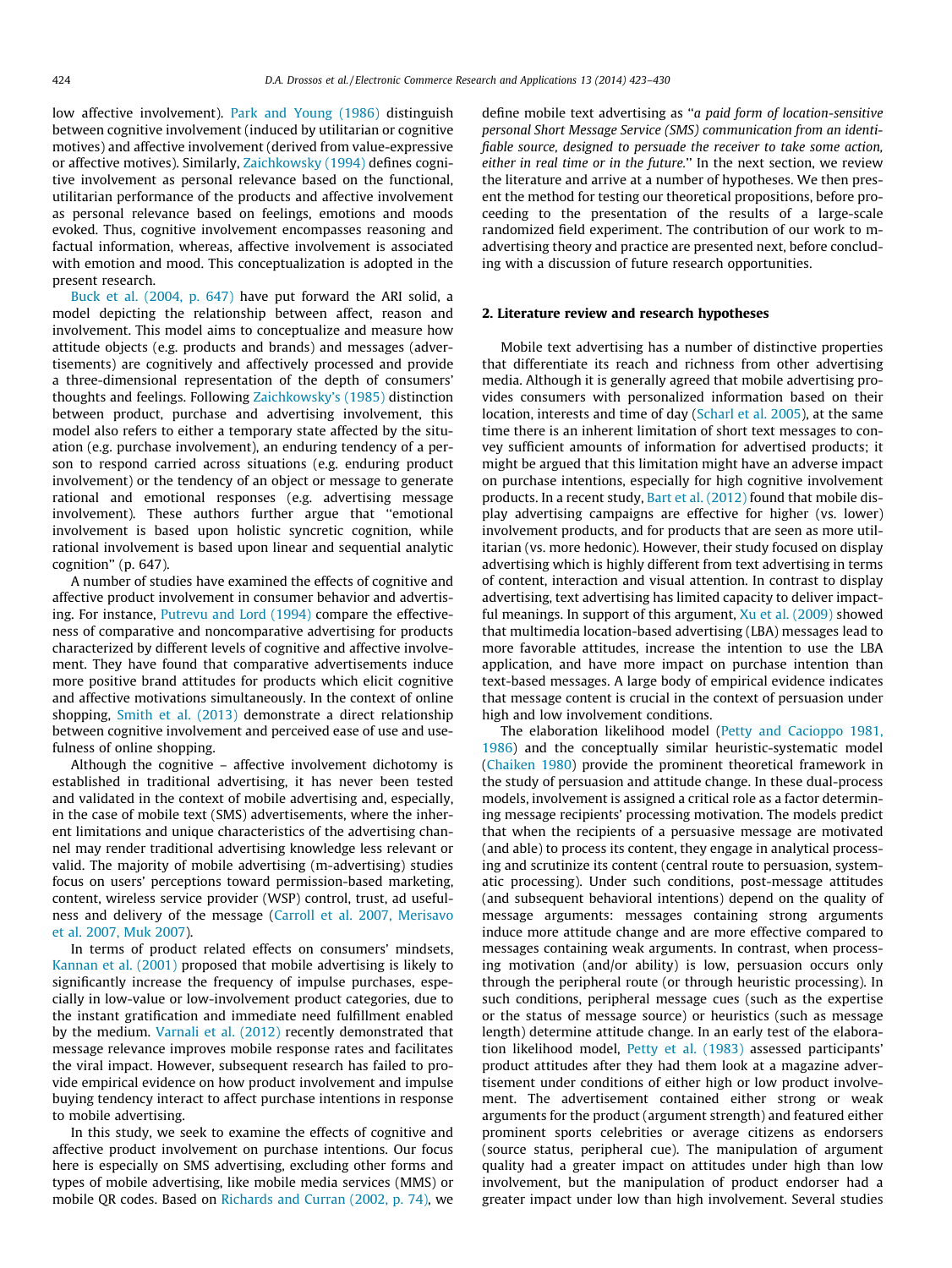<span id="page-2-0"></span>have since provided robust support for the predictions of these models and substantiate the important role of involvement in persuasion processes (for relevant reviews see [Chen and Chaiken](#page-7-0) [1999, Petty and Wegener 1999\)](#page-7-0).

A number of studies have more recently also confirmed and extended the predictions of these models in the context of interactive media (e.g. [Park and Kim 2008, Wang et al. 2009, Yang](#page-7-0) [et al. 2006\)](#page-7-0). For instance, [Shamdasani et al. \(2001\)](#page-7-0) examined the role of the reputation of a website and the role of the relevance between website content and product category in the effectiveness of banner ads. They found that effectiveness for high involvement products is mainly relevance-driven; reputation enhances persuasion only when the website's content is relevant to the advertised product category. In contrast, effectiveness for low involvement products is reputation-driven: when a site's reputation is well established, relevance does not influence persuasion.

Extending the notions of dual-process models of persuasion, cognitive resource allocation studies ([Anand and Sternthal 1989,](#page-7-0) [Keller and Block 1997, Meyers-Levy and Peracchio 1995](#page-7-0)) suggest that the impact of advertisements on brand attitudes may be sensitive to the relationship between the cognitive resources required to process the message and those made available for processing. Hence, messages become more effective when there is balance between required and available cognitive resources. For instance, [Keller and Block \(1997\)](#page-7-0) have examined the role of color in advertising and have found that when consumers devote few resources to processing (low involvement), ads with some color outperform black-and-white ads. However, when viewers engage in more effortful ad processing, black-and-white ads or those that color highlight aspects highly relevant to ad claims are more persuasive (high involvement). Similarly, [Liu and Shrum \(2009\)](#page-7-0) manipulated (brand) website interactivity and examined its effects on brand attitudes under different involvement conditions. They found that increased interactivity served as a peripheral cue and led to more positive attitudes under low-involvement conditions. Under high-involvement conditions, however, increased interactivity elicited more positive attitudes for experienced internet users but less positive attitudes for inexperienced users. The explanation for these findings offered by the authors is compatible with both the dual-process and cognitive resource allocation approach to persuasion. Highly involved consumers are motivated to allocate substantial cognitive resources to process a message and to evaluate relevant claims. Under such conditions, interactivity can play two contrasting roles. On the one hand, by allowing consumers to selectively focus on the most important information, a highly interactive website can reduce consumers' search costs and give them the opportunity to find and process product claims. On the other hand, for less experienced internet users, interactivity might become a distracting, or even frustrating factor. As consumers navigate through a highly interactive website, they need to manage the information flow and their attention can be diverted away from product-relevant information. This can impede effective processing of relevant product claims and undermine persuasion. Under such circumstances, the inhibiting effect of interactivity can render a more-interactive website less effective than a less-interactive website.

Although dual-process models of persuasion and cognitive resource allocation studies do not distinguish between cognitive and affective involvement their premises and findings are relevant to our study. Mobile text advertising can offer only limited product related information, due to SMS size limitation (160 characters). This information might be insufficient for effective persuasion for high involvement products resulting in an imbalance between required and available resources; it is possible that the cognitive resources consumers are willing to invest exceed those required by the task. In addition, mobile text advertising for high involvement products lacks interactivity features which might provide a means of enhancing cognitive resource allocation. This reasoning is likely to apply at least in the case of cognitive product involvement. Cognitive product involvement is induced by functional, utilitarian aspects of products and therefore drives consumers to seek relevant types of information when forming product attitudes and intentions. Mobile text advertising might be therefore a less effective medium for high cognitive involvement products.

Affective product involvement, on the other hand, is induced by emotional aspects of products; for high affective involvement products, affective cues and information play a prominent role. However, the ability of mobile text advertising to provide such cues is also limited. The medium does not convey images (e.g. of the product, its usage, its effects on users' feelings etc.), sounds or motion that might provide more appropriate means to communicate emotional information compared to plain text. It is therefore possible that mobile text advertising is also less effective for high affective involvement products. The following hypotheses are therefore tested:

H1a. Purchase intentions in response to mobile text advertising are higher for low cognitive involvement products.

H1b. Purchase intentions in response to mobile text advertising are higher for low affective involvement products.

At the early stages of mobile advertising, [Kannan et al. \(2001\)](#page-7-0) argued for the positive impact of mobile advertising on the frequency of impulse purchases in low involvement product categories. This reasoning can be supported by two possible explanations: one related to product-specific impulse buying and a second related to location-specific impulse buying. [Kollat and](#page-7-0) [Willett \(1969\)](#page-7-0) have argued that impulse buying may occur in low-value and low-involvement product categories such as candies and magazines. Empirical evidence on the association of involve-ment with impulse buying is limited. [Jones et al. \(2003\)](#page-7-0) have shown that involvement influences consumers' tendency to purchase products of a particular product category on impulse. They mark that ''product-specific impulse buying tendency can be viewed as a manifestation of the general impulse buying tendency trait'' (p. 507). In addition, [Davis and Sajtos \(2009\)](#page-7-0) have found that the tendency to use impulsively SMS-services is a positive function of the general impulse buying tendency and, to a lesser degree, of product-involvement.

Second, impulse buying can be viewed as a function of the proximity to the place where the actual purchase will be made. Consumers are more likely to impulsively form a purchase intention when the implementation of this intention is easy and the gratification is secured and immediate. Perceiving, for instance, a retail store as more or less distant can affect a consumer's intention to buy an advertised product on impulse. In addition, as past online impulse buying research has shown ([Wells et al. 2011\)](#page-7-0) environmental cues directly influence the likelihood that a consumer will experience an urge to buy impulsively. Therefore, we argue that mobile location-based advertising can act as an environmental cue and affect the purchase behavior especially of those people who have a higher-than-average tendency to engage in impulse buying behavior. Related studies have shown that the recipients of such advertisements may experience a powerful and persistent urge to buy the product on the spot and do not overly reflect on the consequences of product purchase [\(Koski 2004\)](#page-7-0). In this study, in order to control the effect of mobile location-based advertising, we treated perceived effort to buy the advertised product as a covariate.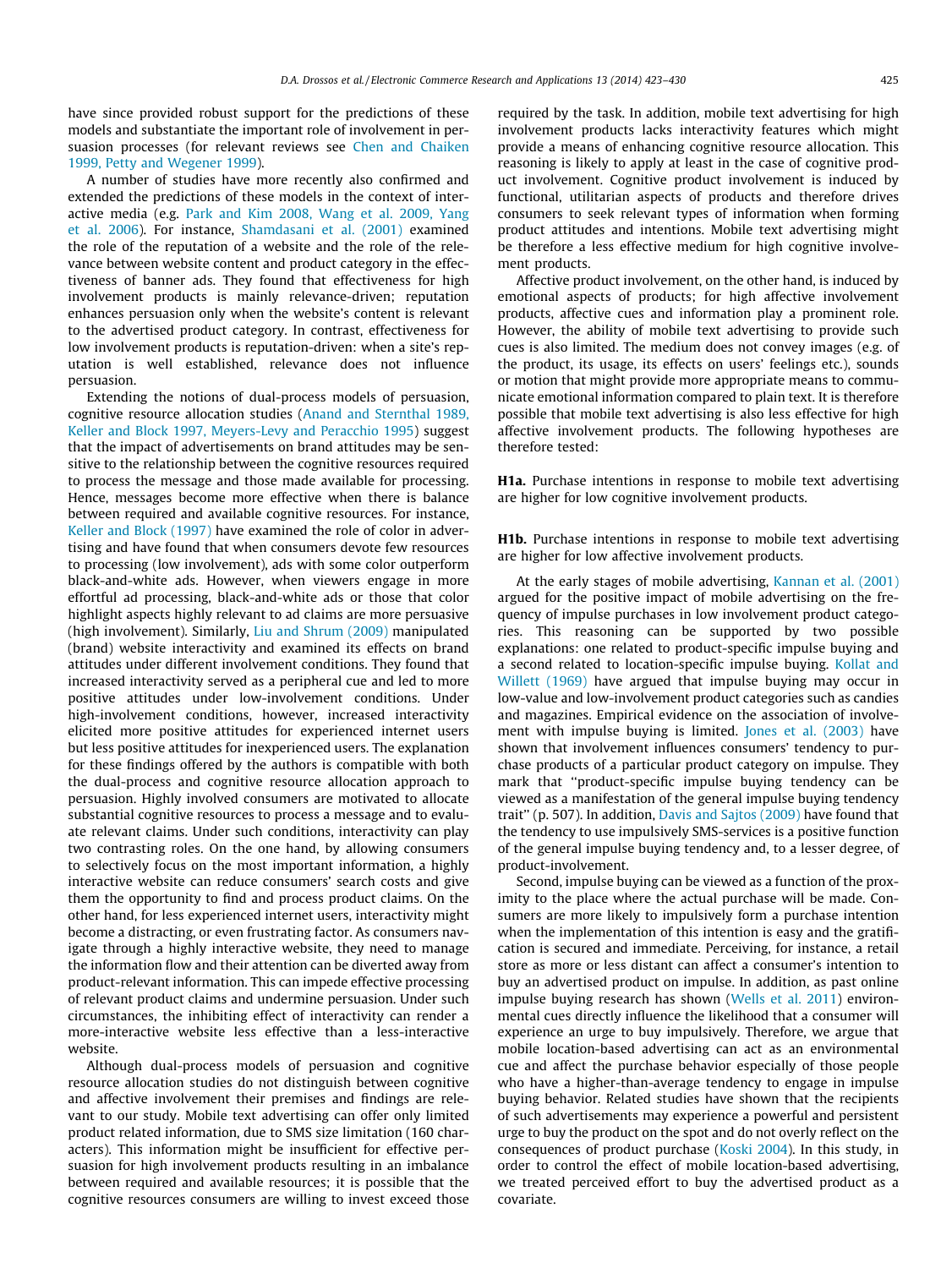<span id="page-3-0"></span>Building on H1, we therefore expect that in the context of mobile text advertising, impulse buying interacts with product involvement and augments its effects on purchase intentions. We therefore expect that in the context of mobile text advertising:

H2a. The effect of cognitive product involvement on purchase intentions in response to mobile text advertising is moderated by consumers' impulse buying tendency.

H2b. The effect of affective product involvement on purchase intentions in response to mobile text advertising is moderated by consumers' impulse buying tendency.

Finally, advertising research has consistently shown the positive effects of product category familiarity on purchase intentions and it is likely that these effects hold true in the case of mobile advertising as well. Product category familiarity is defined as the number of product related experiences that have been accumulated by the consumer [\(Jacoby et al. 1986](#page-7-0)). In cases where familiarity has been accumulated through prior use, purchase intentions are expected to be higher since the presence of mentally stored information, as a result of experience and learning, possibly decreases information asymmetries and the risk of the buying decision. Research in marketing indicates that as familiarity increases, the time and cognitive effort required to reach a purchase decision decreases while automatic processing increases ([Dahl et al. 2001\)](#page-7-0). Mobile users who are less familiar with the advertised product category may not proceed to a direct (let alone impulse) purchase, but may instead choose to seek additional information prior to the actual purchase. The inability of text advertisements to convey rich and deep information about the advertised product may further exacerbate this problem in mobile text advertising. Hence, in this study, consumers' familiarity with the advertised product category is also treated as a covariate.

# 3. Method

## 3.1. Design, participants and procedure

A randomized simulated field experiment was conducted to test the research hypotheses. The experiment employed a 2 (cognitive involvement level: high vs. low)  $\times$  2 (affective involvement level: high vs. low) between subjects design. The independent variables were manipulated by means of selected product categories (see below). A total of 736 respondents (373 females, mean age = 31 years) participated in the study. Respondents were contacted while exiting a central metro station in a metropolitan area and randomly assigned to one of the four experimental conditions. Each respondent was presented with an actual mobile phone presenting a text advertisement for one of the four experimental products (each product corresponding to one of the four experimental conditions; for examples, see [Fig. 1](#page-4-0)). Respondents were asked to imagine that they had actually received this permission-based advertisement on their mobile phone upon their exit from the station. Following exposure to the advertisements, they were asked to respond to a number of questions. Computer-assisted personal interviewing (CAPI) was used to collect data. The entire procedure was self-paced and participants completed the task in approximately ten minutes. After completing the session, participants were thanked and debriefed.

# 3.2. Pre-tests

Two pre-tests with a different, albeit similar (to that of the main study) sample  $(N = 120)$  were conducted to develop the experimental material and to calibrate the contents of the text advertisements that were used in the main study.

#### 3.2.1. Pre-test 1: product selection

To decide on four appropriate products representing the four experimental conditions, we first tested thirteen different product categories to select those most clearly fitting the high and low levels of cognitive and affective involvement. Product categories, such as soft drinks, deodorants, cold remedies, chocolate bars, vitamins, and potato chips, were selected from similar studies in the advertising and consumer behavior literature [\(Ratchford 1987, Danaher and](#page-7-0) [Mullarkey 2003, Lepkowska-White et al. 2003](#page-7-0)). This pre-test allowed the identification of four appropriate products based on four criteria: (a) each product should represent a distinct combination of low and high levels of cognitive and affective involvement; (b) the products were relevant to the target population; (c) all products were relatively inexpensive to fit the profile of products typically advertised in mobile text messaging campaigns; and (d) all products were frequently purchased consumer non-durable items. Cognitive and affective involvement were assessed in the manner proposed by [Putrevu and Lord \(1994\)](#page-7-0). Participants were asked to rate their involvement with the thirteen product categories (for the exact items used see [Table 2](#page-4-0)). A soft drink (low in both cognitive and affective involvement), a non-prescription cold remedy (high cognitive involvement, low affective involvement), a chocolate bar (low cognitive involvement, high affective involvement), and an antiperspirant (high in cognitive and affective involvement) were selected as the experimental products (see [Table 1](#page-4-0)).

#### 3.2.2. Pre-test 2: product attributes advertised

The purpose of this pre-test was to control the effects of confounding variables due to information contained in the ads to be shown to subjects in the main experiment. Product attributes were initially picked through analyzing real advertisements in these product classes from several advertising media (for example, magazines and the web). These attributes were tested in terms of importance by means of a seven point semantic differential scale anchored by ''not important to me/important to me''. The same as in pre-test 1 sample of 120 participants evaluated each test attribute. All means exceeded the scale midpoint (4.08–6.78), confirming the relevance of the attributes to the target population. Finally, two professional advertising copy-writers contributed to the development of the experimental ads in order to increase external validity.

#### 3.3. Measures and manipulations

[Table 2](#page-4-0) presents the items used for the assessment of participants' cognitive and affective involvement with the experimental product categories as well as those used for themeasurement of impulse buying, familiarity with the product category and purchase intention. Respondents' familiarity with a product category was captured with one item ranging from ''not at all familiar'' to ''extremely familiar''. This scale was adopted from [Darley and Smith \(1995\).](#page-7-0) Recent research (e.g. [Bergkvist and Rossiter 2007\)](#page-7-0) suggests that single-item scales are adequate when measuring singular constructs.

# 4. Reliability and manipulation checks

With the exception of affective involvement, the internal reliabilities of the constructs assessed with multiple items were above .70. Despite its low reliability, we have decided to keep the affective involvement measure since it is well established in the literature and the factorial structure of the relevant items followed the predicted pattern (see [Table 2](#page-4-0)).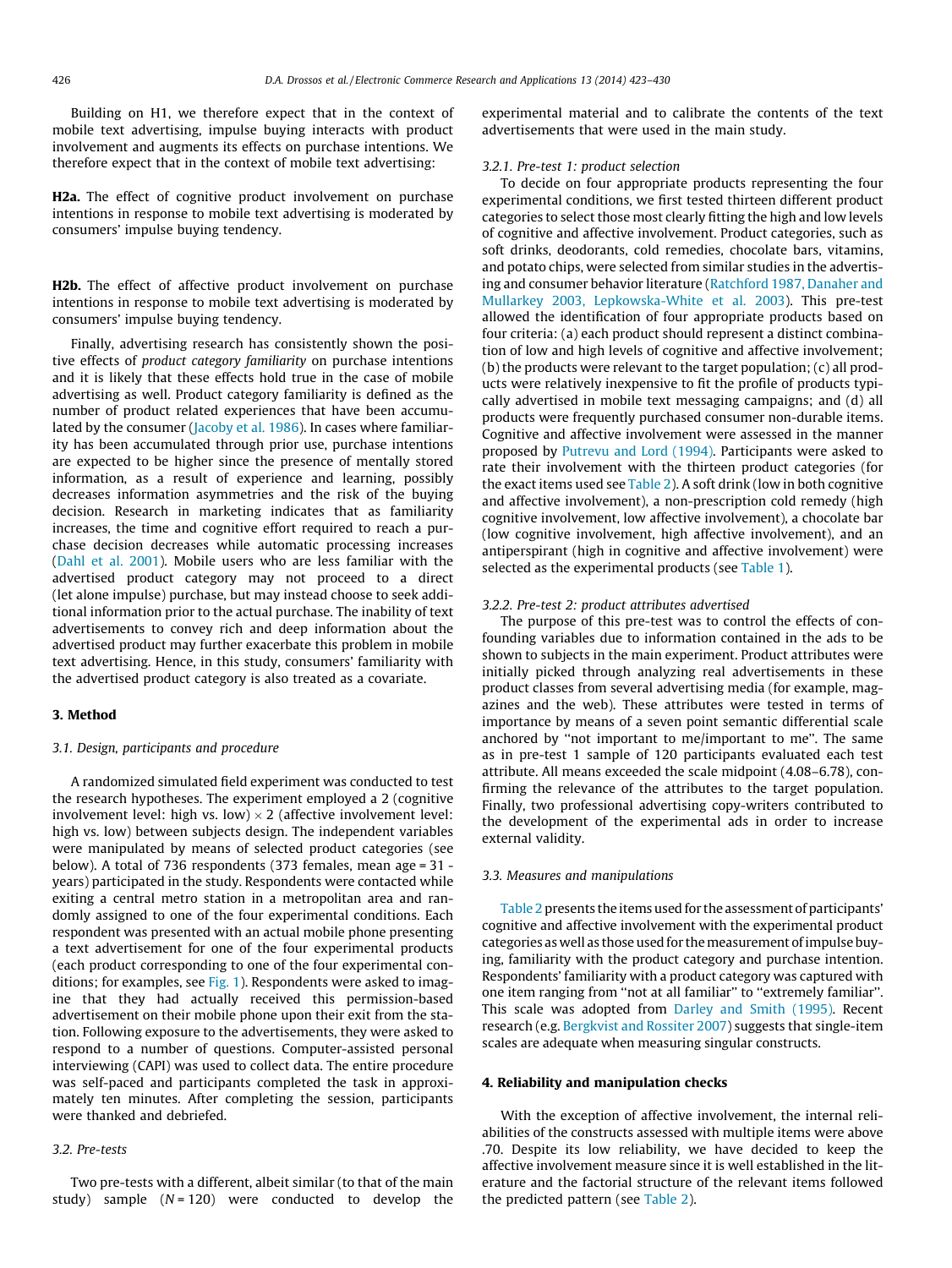<span id="page-4-0"></span>

Fig. 1. The SMS advertisements used for the experiment (translated from the original Greek).

#### Table 1 Experimental conditions.

|                       |             | Cognitive involvement         |                             |
|-----------------------|-------------|-------------------------------|-----------------------------|
|                       |             | High                          | Low                         |
| Affective involvement | High<br>Low | Antiperspirant<br>Cold remedy | Chocolate bar<br>Soft-drink |

As can be seen in [Table 3](#page-5-0), mean cognitive and affective involvement scores for the four experimental product categories support their correct placement within the four possible combinations of low and high levels of cognitive and affective involvement. All between-product differences were statistically significant at  $p < .001$ , except from the difference between soda drink and chocolate bar which was significant at the  $p < .05$  level. This findings support the effectiveness of the manipulation of the involvement constructs through the selected product categories.

Respondents' scores on the focal variables were submitted to a factors analysis (with varimax rotation). As can be seen in [Table 4,](#page-5-0) factor loadings, were highly consistent with those observed by [Kim](#page-7-0) [and Lord \(1991\)](#page-7-0), and [Putrevu and Lord \(1994\).](#page-7-0) That is, the cognitive involvement items all loaded on the first factor, and the affective involvement items loaded on the second. This supports the premise underlying this research that cognitive and affective product involvement are distinct constructs.

# 5. Hypotheses testing

To examine the hypothesized effect of cognitive  $(H1a)$  $(H1a)$  and affective [\(H1b\)](#page-2-0) product involvement on purchase intentions, a

| two-way ANCOVA was conducted with location and product                                  |
|-----------------------------------------------------------------------------------------|
| category familiarity as covariates. Cognitive involvement (CI) was                      |
| found to significantly influence purchase intentions $F(1, 730)$ =                      |
| 48.12, $p < .001$ , $\eta_{\rho}^2 = .062$ . Specifically, respondents were more        |
| likely to form the intention to buy the low cognitive involvement                       |
| products ( $M = 4.17$ ) than the high cognitive involvement products                    |
| $(M = 3.08)$ . In contrast, affective product involvement was not                       |
| found to exert a significant main effect on purchase intentions F                       |
| $(1, 730)$ = .005, p = .95, $\eta_{\rho}^2$ = .00. Interestingly, however, the variable |
| was found to interact with cognitive involvement to determine                           |
| purchase intentions F (1,730) = 4.65, p = .05, $\eta_0^2$ = .031. As can be             |
| seen in Fig. 2, in the case of high affective product involvement,                      |
| purchase intentions did not differ significantly across the affective                   |
| involvement levels ( $M = 3.13$ , $SD = 2.12$ vs. $M = 3.03$ , $SD = 1.75$ , for        |
| the low and high affective product involvement, respectively). In                       |
| the case of low cognitive involvement, however, purchase inten-                         |
| tions were significantly stronger in the case of high $(M = 4.40,$                      |
| $SD = 1.84$ ) vs. low $(M = 3.95, SD = 1.94)$ affective involvement,                    |
| t (1, 366) = 2.25, $p = 0.025$ . It is also true that as cognitive product              |
| involvement increases, affective cues play the most prominent role                      |
| in the formation of purchase intentions and at the same time indi-                      |
| viduals do not want to think extensively or proceed to a product                        |
| purchase based on quantifiable product attributes. Individuals                          |
| bounded by the inherent limitation of the mobile texting service                        |
| to convey sufficient amounts of information demonstrate a                               |
| propensity to process information using mainly affect.                                  |

To examine the hypothesized moderating effect of impulse buying on the relationship between purchase intention and the two involvement variables ([H2a](#page-3-0) and [H2b](#page-3-0)), a median-split of impulse buying scores was used and respondents were divided into high

#### Table 2

Measures and reliabilities of focal constructs.

| Constructs                                                 | <b>Measurements</b>                                                                                                                                                                                                                                                                                                                                                                                                                                               | Cronbach's<br>alpha              |
|------------------------------------------------------------|-------------------------------------------------------------------------------------------------------------------------------------------------------------------------------------------------------------------------------------------------------------------------------------------------------------------------------------------------------------------------------------------------------------------------------------------------------------------|----------------------------------|
| Cognitive involvement                                      | Five 7-point semantic differential scales anchored by "Very important/unimportant decision," "Decision requires a lot of/<br>little thought," "A lot/little to lose if you choose the wrong brand," "Decision is not/is mainly logical or objective," "Decision<br>is/is not based mainly on functional facts" (Putrevu and Lord 1994)                                                                                                                            | .88                              |
| Affective involvement                                      | 55. Three 7-point semantic differential scales anchored by "Decision expresses/does not express one's personality," "Decision is .55<br>based on a lot of/little feeling," "Decision is/is not based on looks, taste, touch, smell or sounds" (Putrevu and Lord 1994)                                                                                                                                                                                             |                                  |
| Impulse buying                                             | Four 7-point Likert scales (strongly agree/strongly disagree), "I often make unplanned purchases", "I like to purchase things<br>on a whim", "I think twice before committing myself", "I always stick to my shopping list" (Donthu and Gilliland 1996)                                                                                                                                                                                                           | .77                              |
| Familiarity with<br>product category<br>Purchase intention | One 7-point scale with end points labeled "not at all familiar" to "extremely familiar". In addition, subjects were asked to<br>report how often they had bought the product in the last semester. (Darley and Smith 1995)<br>Three 7-point Likert scales (strongly agree/strongly disagree), "It is very likely that I will buy (brand)", "I will purchase<br>(brand) the next time I need a (product)", "I will definitely try (brand)" (Putrevu and Lord 1994) | $(N/A - single)$<br>item)<br>.93 |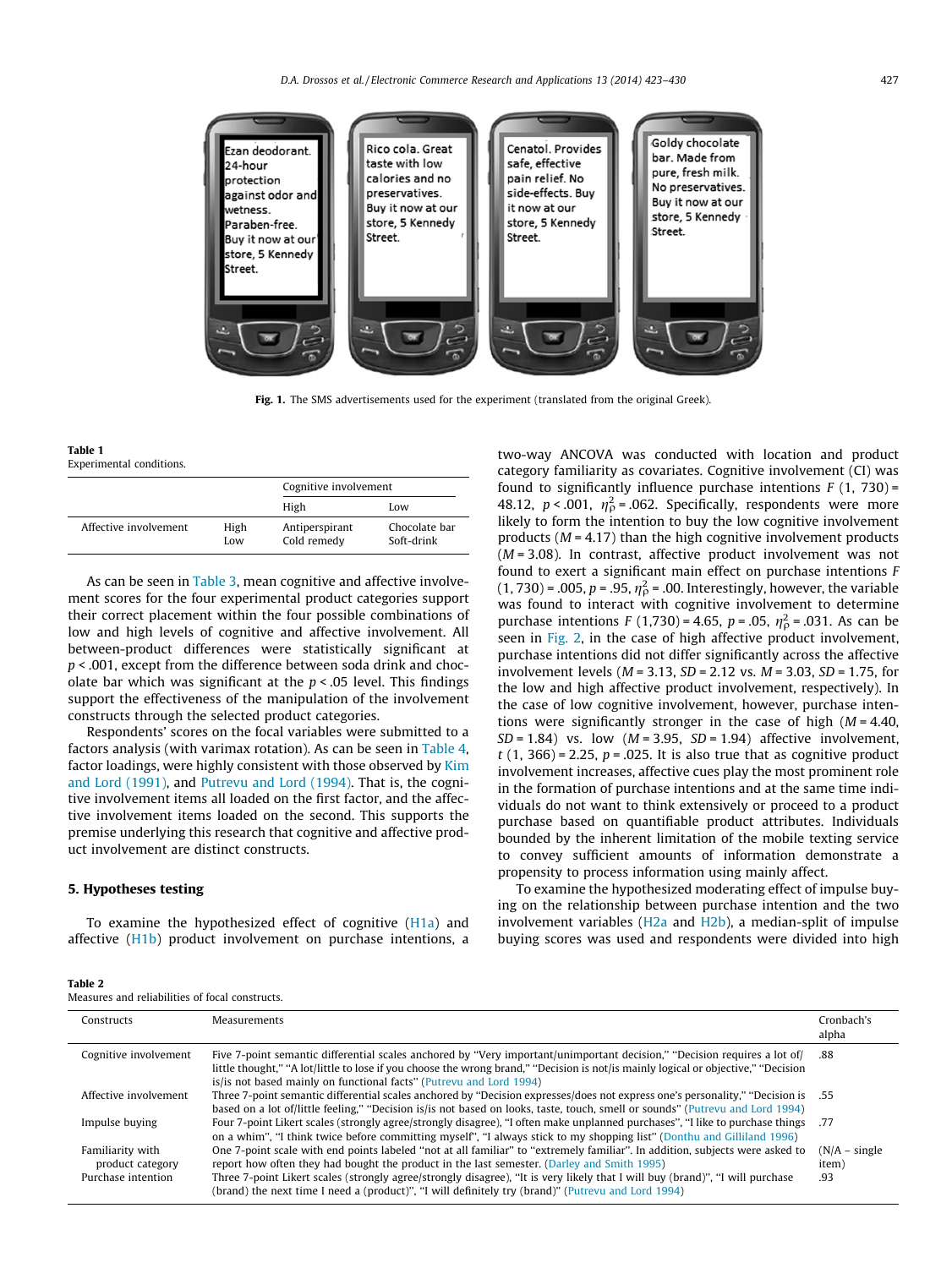#### <span id="page-5-0"></span>Table 3

Product involvement means.

| Products                     | Mean cognitive involvement                                | Mean affective involvement |  |
|------------------------------|-----------------------------------------------------------|----------------------------|--|
| Antiperspirant (code = $1$ ) | $4.27$ (High)                                             | 4.79 (High)                |  |
| Cold remedy $(code = 2)$     | 5.68 (High)                                               | $3.32$ (Low)               |  |
| Chocolate bar $(code = 3)$   | 3.04 (Low)                                                | $4.68$ (High)              |  |
| Soft drink (code = $4$ )     | $2.62$ (Low)                                              | 4.38 (Low)                 |  |
|                              | Independent samples test for cognitive involvement (Sig.) | Mean difference            |  |
| Difference between 1 & 3     | p < .001                                                  | 1.23                       |  |
| Difference between 2 & 3     | p < .001                                                  | 2.64                       |  |
| Difference between 1 & 4     | p < .001                                                  | 1.65                       |  |
| Difference between 2 & 4     | p < .001                                                  | 3.02                       |  |
|                              | Independent samples test for affective involvement (Sig.) | Mean difference            |  |
| Difference between 1 & 2     | p < .001                                                  | 1.47                       |  |
| Difference between 1 & 4     | p < .05                                                   | 0.41                       |  |
| Difference between 2 & 3     | p < .001                                                  | 1.36                       |  |
| Difference between 3 & 4     | p < .05                                                   | 0.30                       |  |

#### Table 4

Factor analysis and descriptive statistics.

| Item                                                            | Cognitive<br>involvement | Affective<br>involvement | Impulse<br>buying | Familiarity with product<br>category | Purchase<br>intention | N   | Mean  | <b>SD</b> |
|-----------------------------------------------------------------|--------------------------|--------------------------|-------------------|--------------------------------------|-----------------------|-----|-------|-----------|
| Importance                                                      | .85                      | $-.01$                   | .03               | .09                                  | $-.04$                | 736 | 3.77  | 2.37      |
| Thought                                                         | .87                      | $-.04$                   | .08               | $-.03$                               | $-.09$                | 736 | 3.39  | 2.27      |
| Risk                                                            | .84                      | $-.05$                   | .01               | .05                                  | $-.10$                | 736 | 3.58  | 2.31      |
| Objectivity                                                     | .79                      | .02                      | $-.04$            | $-.07$                               | $-.01$                | 736 | 4.21  | 2.36      |
| <b>Functional Facts</b>                                         | .72                      | .09                      | $-.11$            | $-.08$                               | $-.01$                | 736 | 4.54  | 2.16      |
| Personality                                                     | .40                      | .59                      | $-.04$            | .11                                  | $-.03$                | 736 | 4.08  | 2.14      |
| Feeling                                                         | .07                      | .84                      | .08               | $-.01$                               | .07                   | 736 | 3.46  | 2.18      |
| Senses                                                          | $-.31$                   | .67                      | .01               | .24                                  | .19                   | 736 | 5.33  | 2.15      |
| I often make unplanned purchases                                | $-.03$                   | .13                      | .78               | $-.08$                               | .10                   | 736 | 4.49  | 2.26      |
| I like to purchase things on a whim                             | .01                      | .08                      | .82               | $-.07$                               | .12                   | 736 | 3.98  | 2.30      |
| I think twice before committing myself                          | .02                      | $-.23$                   | .68               | .17                                  | $-.02$                | 736 | 3.38  | 2.04      |
| I always stick to my shopping list                              | $-.05$                   | .04                      | .77               | .06                                  | .05                   | 736 | 4.21  | 2.12      |
| 7-point scale, "not at all familiar" to<br>"extremely familiar" | .01                      | .18                      | .04               | .93                                  | .13                   | 736 | 4.83  | 1.99      |
| It is very likely that I will buy (brand)                       | $-.06$                   | .08                      | .09               | .06                                  | .94                   | 736 | 3.57  | 2.07      |
| I will purchase (brand) the next time I need<br>a (product)     | .01                      | .06                      | .13               | .04                                  | .93                   | 736 | 3.43  | 2.06      |
| I will definitely try (brand)                                   | $-.16$                   | .07                      | .06               | .06                                  | .91                   | 736 | 3.90  | 2.25      |
| Age                                                             |                          |                          |                   |                                      |                       | 736 | 31.33 | 12.08     |
| Male                                                            |                          |                          |                   |                                      |                       | 363 |       |           |
| Female                                                          |                          |                          |                   |                                      |                       | 373 |       |           |

Extraction method: principal component analysis; rotation method: varimax with Kaiser normalization. Rotation converged in 3 iterations.

and low impulse buying groups. First, a two-way ANCOVA was used to test the main and interactive effects of cognitive product involvement and impulse buying on purchase intentions, with location and product familiarity as covariates. The results of this analysis revealed that, in addition to the main effect of cognitive involvement (*F* (1,730) = 54.79, *p* < .001,  $\eta_{\rho}^2$  = .07), impulse buying significantly affected purchase intentions  $(F (1,730) = 20.22,$ p < .001,  $\eta_\text{\scriptsize{P}}^2$  = .027). Specifically, respondents with a high impulse buying tendency held stronger purchase intentions compared to their low impulse buying tendency counterparts  $(M = 3.93,$  $SD = 2.02$  vs.  $M = 3.35$ ,  $SD = 1.94$ ). However, no interaction effect emerged  $(p > .05)$  in this analysis (cognitive product involve-ment) × (impulse buying) and thus hypothesis [H2a](#page-3-0) was not supported. To test hypothesis [H2b,](#page-3-0) a similar two-way ANCOVA was conducted with affective product involvement and impulse buying as fixed factors, location and product familiarity as covariates and purchase intentions as the dependent variable. The main effect of affective product involvement on purchase intentions was not significant (F  $(1, 730) = .108$ ,  $p > .05$ ). However, a significant main effect of impulse buying on purchase intentions was found  $(F(1,$ 730) = 14.21,  $p < .001$ ,  $\eta_{\rho}^2$  = .019). Purchase intentions were higher when impulsivity was high  $(M = 3.93)$  than when it was low  $(M = 3.35)$ . Furthermore, a significant interaction between impulse buying and affective involvement was observed  $(F(1,730) = 6.96,$  $p = .008$ ,  $\eta_{\rho}^2 = .009$ ). As can be seen in [Fig. 3,](#page-6-0) impulse buying is more likely in the case of low affective product involvement; as involvement increases, intention to buy on impulse decreases. Therefore, although higher impulse buying tendency generally increased purchase intentions, this effect was more pronounced in the case of the low affective involvement products.

# 6. Discussion

Our first set of hypotheses maintained that purchase intentions are less favorable when a mobile text advertisement features a high vs. a low involvement product category. The results of our study lend partial support to this hypothesis, as cognitive, but not affective, involvement was found to significantly affect intentions. This effect might be attributed to the nature of the medium and its inherent limitation to convey sufficient amounts of information to support high cognitive involvement decision making. It is possible that because short text ads cannot effectively communicate all the information required for high involvement purchases,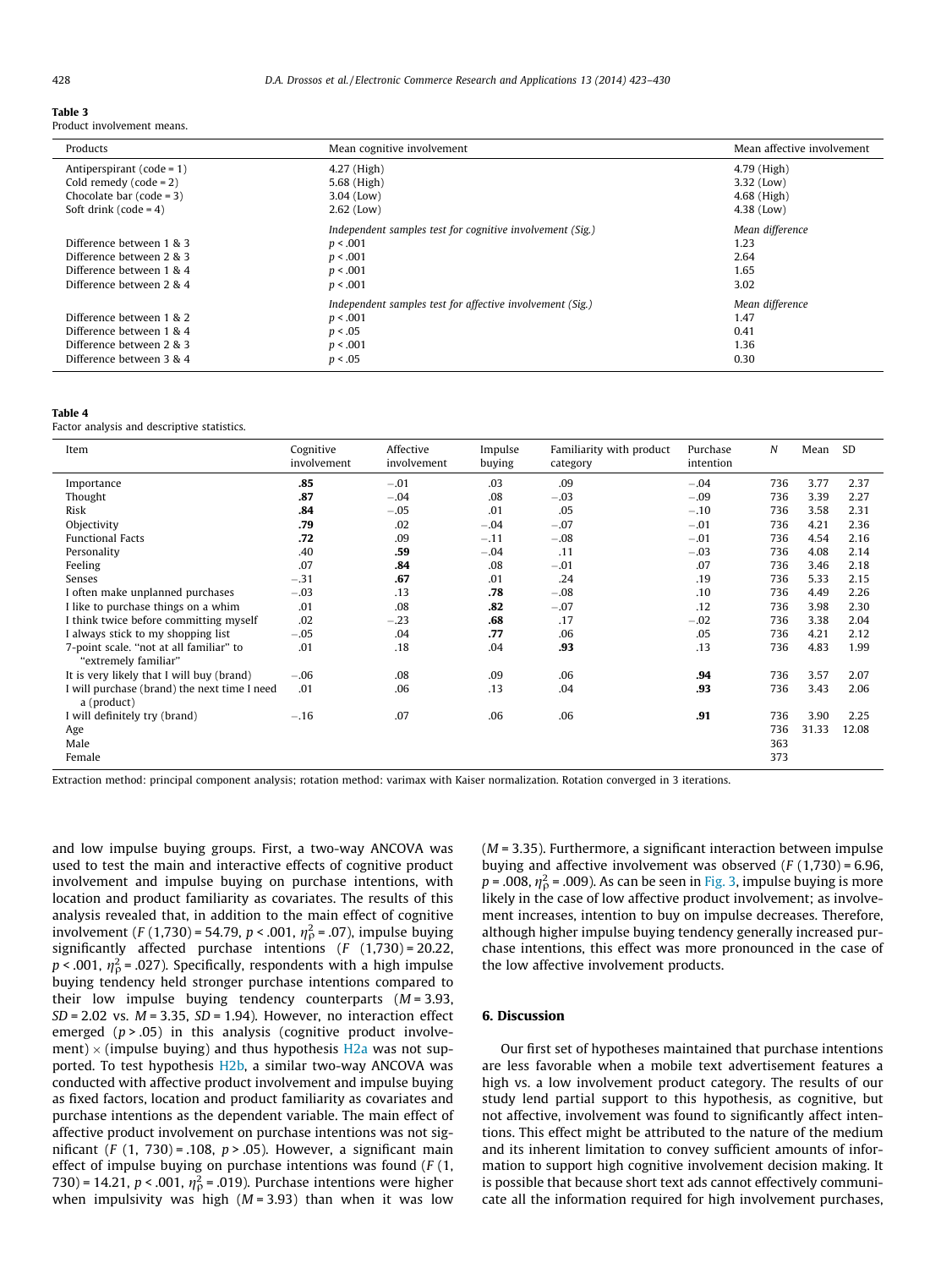<span id="page-6-0"></span>

Fig. 2. The interaction effect of cognitive and affective product involvement on purchase intentions.



**Estimated Marginal Means of Purchase Intention** 

Fig. 3. The effect of impulse buying and affective product involvement on purchase intentions.

consumers generate more counterarguments in response to message claims. [Park and Salvendy \(2012\)](#page-7-0) also suggest that advertising messages that need to convey large amounts of information to back argument quality may not fit to the mobile medium due to the limited content capacity of handheld devices.

In addition, affective product involvement was found to interact with cognitive involvement to determine purchase intentions. Rather than supporting a view of affect and cognition as independent constructs, these findings might point to an interdependent relationship between affect and cognition. If, in fact, affect and cognition operate simultaneous at different levels in different situations, in the case of mobile text advertising, consumers demonstrate a propensity to process mobile text ads based mainly on their affective systems. As already mentioned in the results section, affective cues probably play the most prominent role in the formation of purchase intentions. However, since high cognitive product involvement is associated with greater perceived risk, the recipient of a mobile ad is likely to seek more information in an attempt to better cope with the risk. This need for more information as input to decision making may, in turn, lead to purchase postponement, as SMS ads can only convey limited information.

In contrast, the second part of our first hypothesis, concerning the relationship between affective product involvement and purchase intentions, was not supported. In this experimental condition, specific product-related information is less important than attitudes; a single exposure to an advertising message via SMS could be inadequate to elicit a strong tendency to buy the product. In addition, a low involvement/affective product will mainly satisfy personal tastes. As a result, a text advertisement that fails to provide the relevant, expected type of appeal that combines text and rich-content would create expectancy disconfirmation, which may be observable in the form of negative or moderate purchase intentions.

Moving to hypothesis two, our findings show that the impulse buying tendency of individuals influences the degree to which a mobile user engages in a product purchase for low involvement products. Low involvement is associated with routine, habitual or impulsive behavior without extensive information processing. This is why products like candy bars and chewing gums are prominently displayed at the supermarket checkout aisles to trigger impulse buyers to buy what they might not have otherwise considered. Therefore, consumers with strong impulsive buying tendencies are more prone to buying low involvement, and especially hedonic/affective products. The findings of [Dittmar et al. \(1995\)](#page-7-0) are in line with this notion. In their study, impulse buying was examined in relation to several product categories. They found that certain products, such as clothing, were stronger candidates for impulse buying compared to highly functional goods, such as furniture and car equipment, which were associated with low impulse buying tendency.

# 7. Contribution, limitations and further research

The results of the present study contribute to our understanding of mobile text advertising. The nature of SMS advertising entails certain restrictions for marketers. Our findings indicate that SMS advertising is not appropriate for all types of products, especially those that are associated with high levels of involvement. However, in the case of low involvement products, especially when targeted to high impulse buying consumers, SMS advertising can effectively increase purchase intentions.

Marketers can therefore better plan their advertising campaigns by selecting appropriate types of products, most suitable for this advertising channel (low involvement/affective product categories) and targeting appropriate segments of consumers, those most affected by such ads (consumers high in impulse buying tendencies).

Of course, our findings are weakened by a number of limitations and leave many questions open to further investigation. The use of the particular sample is an obvious limitation, as in all culturally sensitive marketing research. This study was conducted with Greek consumers and, hence, the results may or may not reflect the behavior of consumers in other cultural settings. Further, although text messaging still represents the most basic form of addressing consumers via mobile devices, future studies should examine whether our results hold true across other types of multimedia content that can be presented on mobile devices. Finally, the use of a single product to represent each quadrant of the cognitiveaffective involvement grid limits the extent to which the results can be generalized to other product categories, especially those that cannot be readily classified as falling into any or only one quadrant.